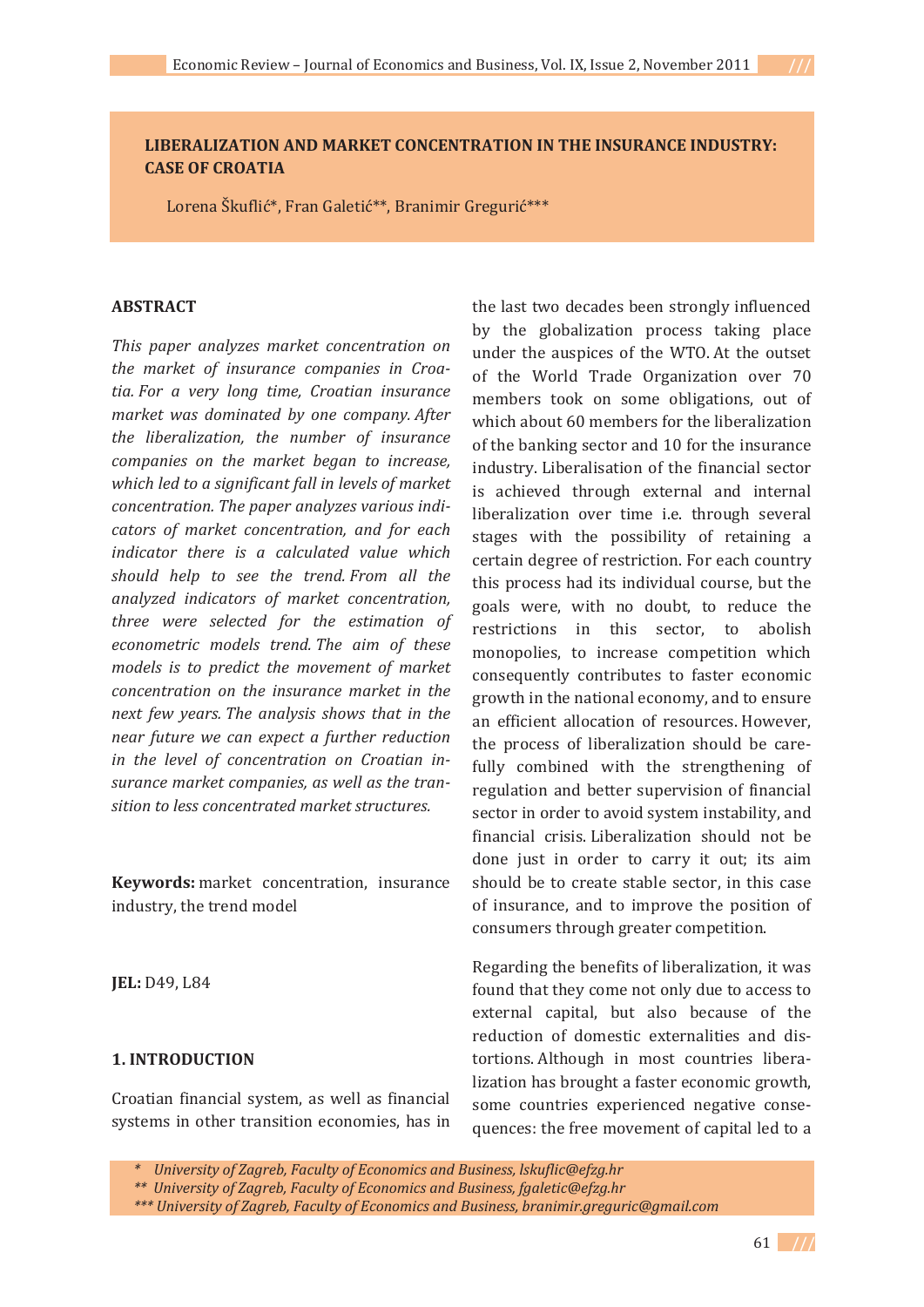volatile exchange rate or rise in domestic interest rates. In addition, it appeared that improved access to capital generally lead to an increase in investment and higher growth rates during a period of five years after which the growth rates are significantly lowered (Grgić et al. 2006).

Some authors have already analyzed concentration in the insurance industry. They have concluded that until the beginning of the 1990s the insurance markets of the transition countries of Central and Eastern Europe were highly concentrated, which means that one or only a few state-owned insurance companies operated on the market, with the market share of the leading company higher than 90% (Tipurić, Pejić Bach & Pavić 2008). In the mentioned paper the authors examined the influence of the purchasing power of the population on the development of the insurance market and considered the potential scenario of development of the insurance market in the future. Some other researchers have analyzed market concentration of just one segment of insurance market, as examining market structure, liberalisation and performance relationship for the non-life insurance industry in the ex-Yugoslavia region (Njegomir et al. 2011). This research indicated strong influence of market structure and liberalisation on market profitability. There are also more specific analyses of concentration in the insurance market. One of these is Competition in health insurance, which has the aim to identify problem markets where competition is diminished and to prompt discussion about the long-term impact of consolidated health insurance markets on the health care system and find solutions (Deem et. al. 2007).

This paper analyzes the effects of the liberalization process in the insurance market through research of the market concentration and performance of economic subjects. The financial sector is represented in Croatia with a share of 21.3% (2009) and it includes

banking, foreign exchange system, insurance and securities trading. The share of insurance business in the total financial sector assets in 2009 was around 5.5%, i.e. in total GDP this activity, as viewed through the assets, it accounted for 8.3%. Undoubtedly the process of liberalization and entry of foreign investors in this market contributed to the development of the sector, increasing the competitiveness of Croatian insurance companies, and improving the quality and diversity of products and insurance services. The aim of this paper is to assess the further development of this sector in terms of a possible entry of new firms.

#### **2. METHODOLOGY**

This paper consists of theoretical and empirical sections. The theoretical part analyzes the state of the insurance companies market in the Republic of Croatia, with a special emphasis on the effects of market liberalization. It also lists indicators of market concentration that will be used in the analysis later on The method of calculation and analysis of limits within which one can find the calculated values are explained for each indicator.

The empirical part starts by calculating the indicators of market concentration of insurance, whose aims are to establish the level of market concentration and direction of its movement. Data that will be used are taken from the Croatian Financial Services Supervisory agency and the Croatian Insurance Bureau. Based on data on the size of the gross premiums of each insurance company the value of indicator of market concentration will be determined, and then for three selected indicators (Herfindahl-Hirschman index, concentration ratio CR<sub>4</sub> and Gini coefficient) econometric trend models will be assessed. Based on these models it is possible to estimate the future trends of the level of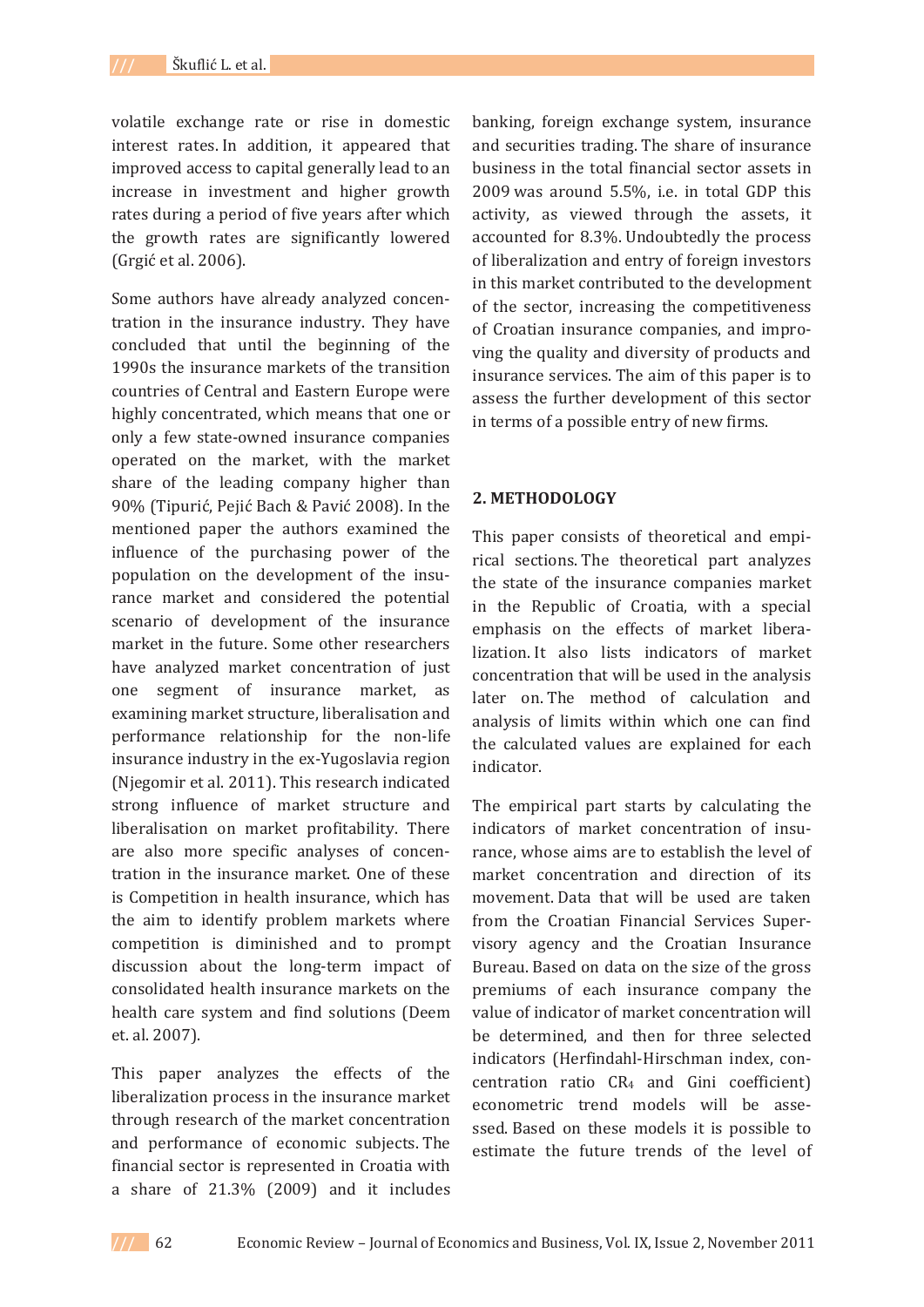market concentration on the Croatian market of insurance companies.

# **3. THE PROCESS OF LIBERALIZATION IN THE INSURANCE INDUSTRY**

The Washington Consensus adopted for the economies in transition represents the agreement between the Governments of the debtor countries and international institutions on the implementation of neo-liberal approach to administering the country, which means greater emphasis on the free functioning of markets and price without the influence of the government, liberalization of foreign trade sector and overall reduction of government importance in the national economy. The neoliberal approach meant liberalization and deregulation of all segments of the economy. As part of the consensus the importance of privatization, liberalization and stabilization is emphasized, and through these processes and application of appropriate restrictive monetary and fiscal policies governments should have balanced their budgets. In the liberalization part the crucial role was played by World Trade Organization (WTO), under whose auspices these processes were carried out. As this article deals with the financial sector, then the General Agreement on Trade in Services (GATS) was crucial for the process of liberalization. Financial systems of many countries have gradually opened up, abolishing the obstacles to free movement of capital between countries through several stages, from external to internal liberalization (Radošević, 1999).

Liberalization processes have equally involved the developed, as well as the developing countries, but with different dynamics. Liberalization depends on the achieved level of development of the country itself, but also on the bargaining power within the WTO, and the organizational form of the state itself and its economic development strategies. In

the transition process, Croatia decided for "progressive, but multi-phase liberalization", which means that liberalization took place gradually, with certain concessions and delays which Croatia could have used for better preparation for the adoption of WTO requirements.

Financial sector assets in Croatia represent about 150% of GDP (Osiguranje 2007). Among all parts of the financial system the liberalization of the sector of insurance services was the slowest. The obligation of insurance and reinsurance of people and property existed for domestic insurance companies while insurance abroad was approved only for very specific tasks (export contracts, shipbuilding). Foreign insurance and reinsurance companies had bans on branching in Croatia, which is contrary to WTO rules, and there was a possibility of only founding the insurance companies as limited companies.

The reason for a relatively slow liberalization process of the insurance sector lies in the fact that several laws needed to be respected, i.e. access to the insurance industry was not regulated solely by the Insurance Act, but also by some provisions of the Companies Act. The Law on Amendments to the Insurance Act finally solved the problem of establishing branches of foreign insurers, in a way that foreign company may establish a subsidiary in Croatia under the condition of reciprocity. If the insurance company has its headquarters in a WTO member state, the establishment of subsidiaries is possible without restrictions. Liberalization of the legal framework resulted in an increasing number of companies in this sector, which has been directed from a predominantly monopolistic market towards more oligopolistic market structure, implying the need to strengthen the regulatory body. Competition policy is the most important instrument used in developed countries to eliminate irregularities and imperfections in the market caused by the cooperation of enterprises that have great

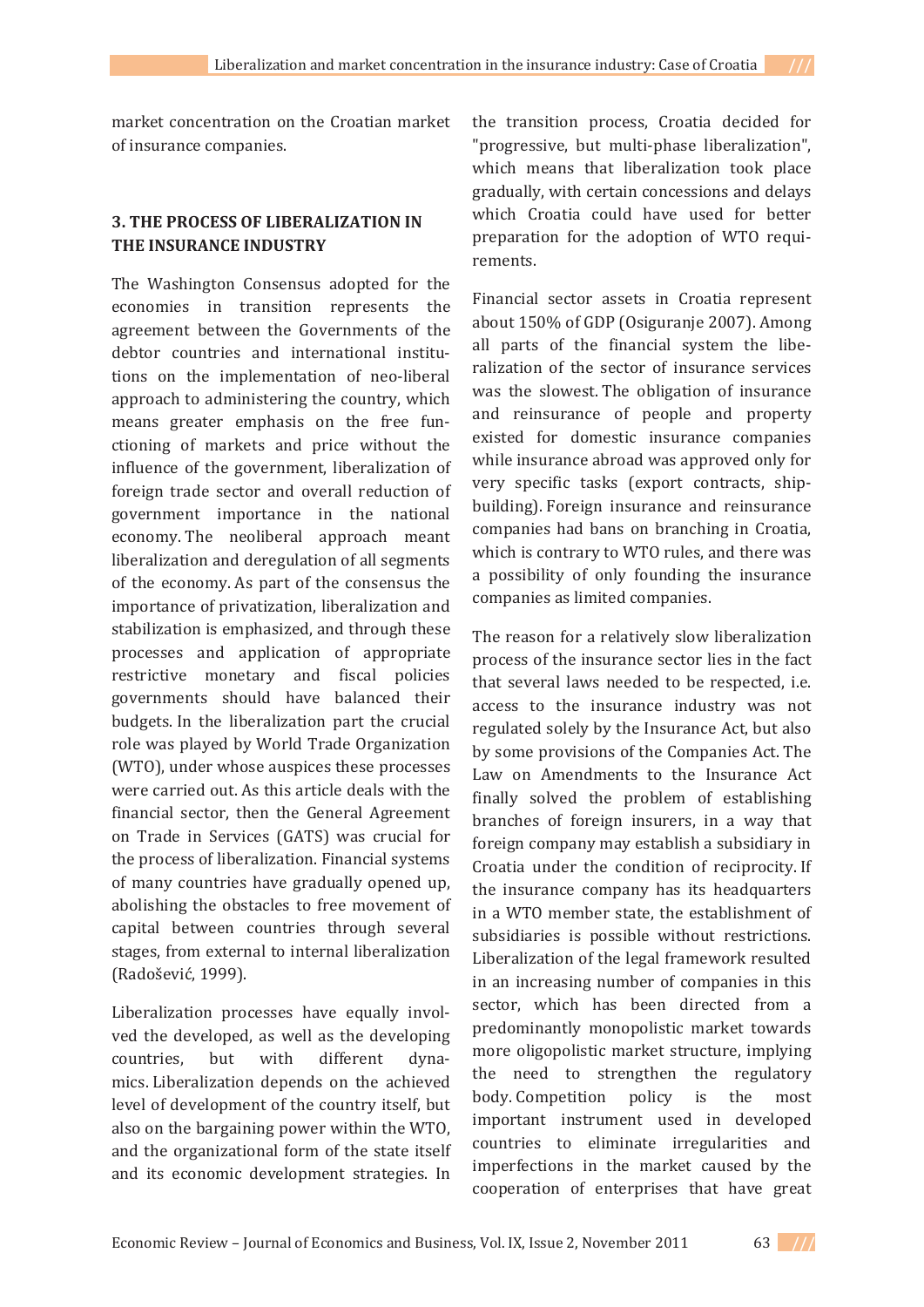market power. In the EU accession process, Croatia had to harmonize its legislation with *the acquis communautaire*, and thus with two key conditions including provisions for the protection of competition in Article 81 and 82 of the European Community Treaty. Article 81 prohibits restrictive agreements and decisions concerning the merging of companies and their practices, which affect trade between the Member States and prevent or distort competition within the common market. Article 82 prohibits the abuse of market power of one or more companies, which may affect the trade between the Member States. The third instrument of competition protection is the Regulation no. 4064/89, which prohibits those concentrations that have the effect of creating or maintaining a dominant market position  $(Šoljan 2004).$ 

The liberalization must be implemented in combination with the strengthening of regulation and supervision of financial markets. Specifically, it is necessary to avoid instability of the financial sector and the possible occurrence of financial crisis like the one that hit the world in 2008. The lack of regulation has been determined to be its main cause.

# **4. ANALYSIS OF INSURANCE INDUSTRY IN CROATIA**

The insurance industry has a significant impact on the development of each economy; particularly it has the significant effect when a country is moving away from being less developed economy, and is a significant factor in the stability of both the financial sector, and macroeconomic stability. The development of the insurance sector in Croatia has shown a strong correlation with the general economic development. This was particularly evident in the last decade, when the gross premiums grew up to the rate of 15% in comparison to

previous years. The peak was reached in 2008, when the gross premiums amounted to HRK 9,672,678,854 (Croatian Insurance Bureau). A relatively weak impact of the financial crisis in 2008 can be explained by a strong growth in premiums for non-life insurance, which has a dominant share in the total premiums. The important fact is that Croatian insurers had a negligible share of crisis sensitive types of insurances, such as covering risks associated with the banking crisis, or swaps. However, that year marked only 6.9% growth in premiums, compared with several years of previous double-digit growth. Assets of the Croatian insurance companies amounted to HRK 22.4 billion in 2007, 25.7 billion in  $2008$  and 27.9 billion in 2009 which was 5.7% of the financial sector assets. This percentage in 2007 was  $5.1\%$ , and in 2008  $5.4\%$ , which means that the insurers were able to increase total assets and share in the financial sector. while others e.g. banks lost their market share. The financial sector was developing faster than the real sector, so it grew even in times of crisis, although at a much lower rate. In 2008, growth amounted to  $2.2\%$ , in 2009 it reached considerable 4.3% with 490 billion kunas (Andrijanić & Stahuljak 2009).

Table 4.1. Trends in total gross written premiums 2003 to 2010

| Year | Gross written       | Index |  |
|------|---------------------|-------|--|
|      | premiums in 000 HRK |       |  |
| 2003 | 6,067,042           |       |  |
| 2004 | 6,626,867           | 1092  |  |
| 2005 | 7,350,074           | 110.9 |  |
| 2006 | 8,180,156           | 111.3 |  |
| 2007 | 9,064,932           | 110.8 |  |
| 2008 | 9,686,102           | 106.9 |  |
| 2009 | 9,411,336           | 97.2  |  |
| 2010 | 9,244,459           | 98.2  |  |

*Source: Croatian Insurance Bureau*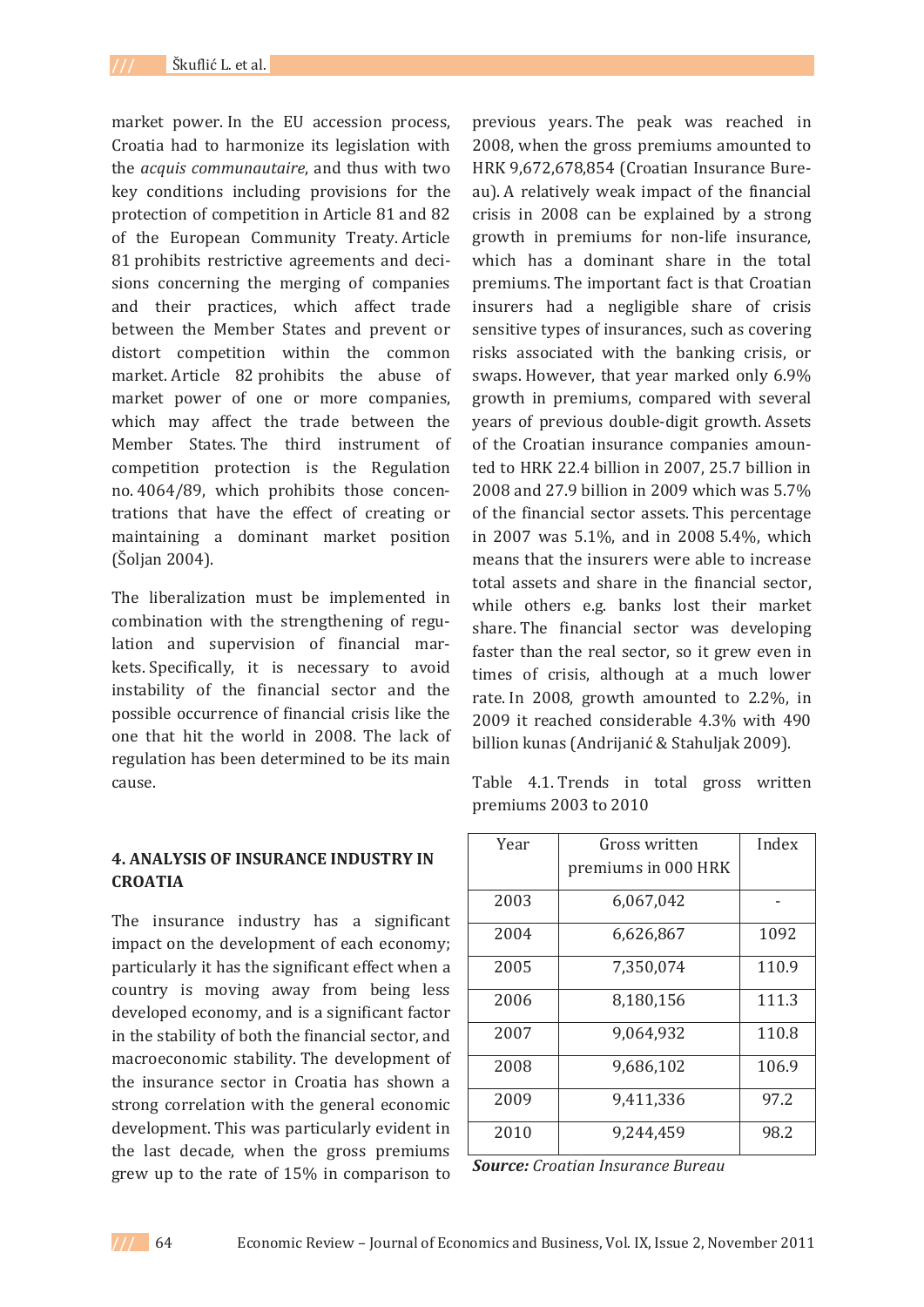However, 2009 brought a decline in total premiums of insurance companies, for the first time since 2004. Both life and non-life insurance premiums recorded a decrease. On the other hand, claims have increased, so the insurers in this segment recorded a negative result. But investment of reserves still went into safe bank deposits and securities issued by the government, so the overall result of the insurers was positive. Furthermore, in 2010 there was still no increase in gross premiums, and they fell to levels from 2007 (Croatian Insurance Bureau). Almost all insurers reported declining premiums from a year earlier. which means that the poor state of the economy had a large influence on the decisions of consumers on whether to use insurance services.

Conservative investment, which saved insurers during the crisis, is now not enough to make profit, so economic growth is expected in order to generate growth in demand for insurance. There is a high correlation between GDP growth and the insurance premium, and hence overall economic recovery is essential for the recovery of the insurance sector.

The insurance industry in Croatia represents 2.76% of GDP which is significantly lower compared with the average of the European Union of 8.45%. According to the Croatian Insurance Bureau, in 2010 average premium per capita was around HRK 2,100.00, and the citizens have contracted 7,852,256 insurance policies. Thus in Croatia every adult citizen has on average about 2.2 insurance policies. In Croatian insurance industry there are currently 25 insurance companies and two reinsurance companies, and the Croatian pool for insurance and reinsurance of nuclear risks. Six insurance companies deal with life insurance affairs. 9 companies deal with nonlife insurance, while only 10 performs both type of insurance. Another 29 companies operate in this sector as insurance brokers, and over 300 companies as insurance agents.



Figure 4.1. Structure of insurance premiums by type (for  $2010$ )

Figure 4.1 shows that in the structure of insurance premiums paid the largest share goes to motor vehicle liability insurance. This position stems from the fact that it is a compulsory insurance that applies to more than 2 million vehicles as the Central Bureau of Statistics registered on the Croatian roads. A quarter of all premiums goes to life insurance, and all other lines of insurance are involved with less than 10%.

### **5.THE POSITION OF COMPANIES IN THE INSURANCE INDUSTRY**

Market structure can be studied according to the number of enterprises in the market, the degree of product differentiation, conditions of entry and exit, and the degree of vertical integration of enterprises. Most commonly market structure is deferred to the degree of market concentration, i.e. the number of companies and their market shares. Indicators of market concentration seek to identify how the product is allocated between different companies. In accordance with the neoclassical theory, the greater the number of firms in the market the more likely it is that there are smaller differences in the company size and a higher degree of competitiveness.

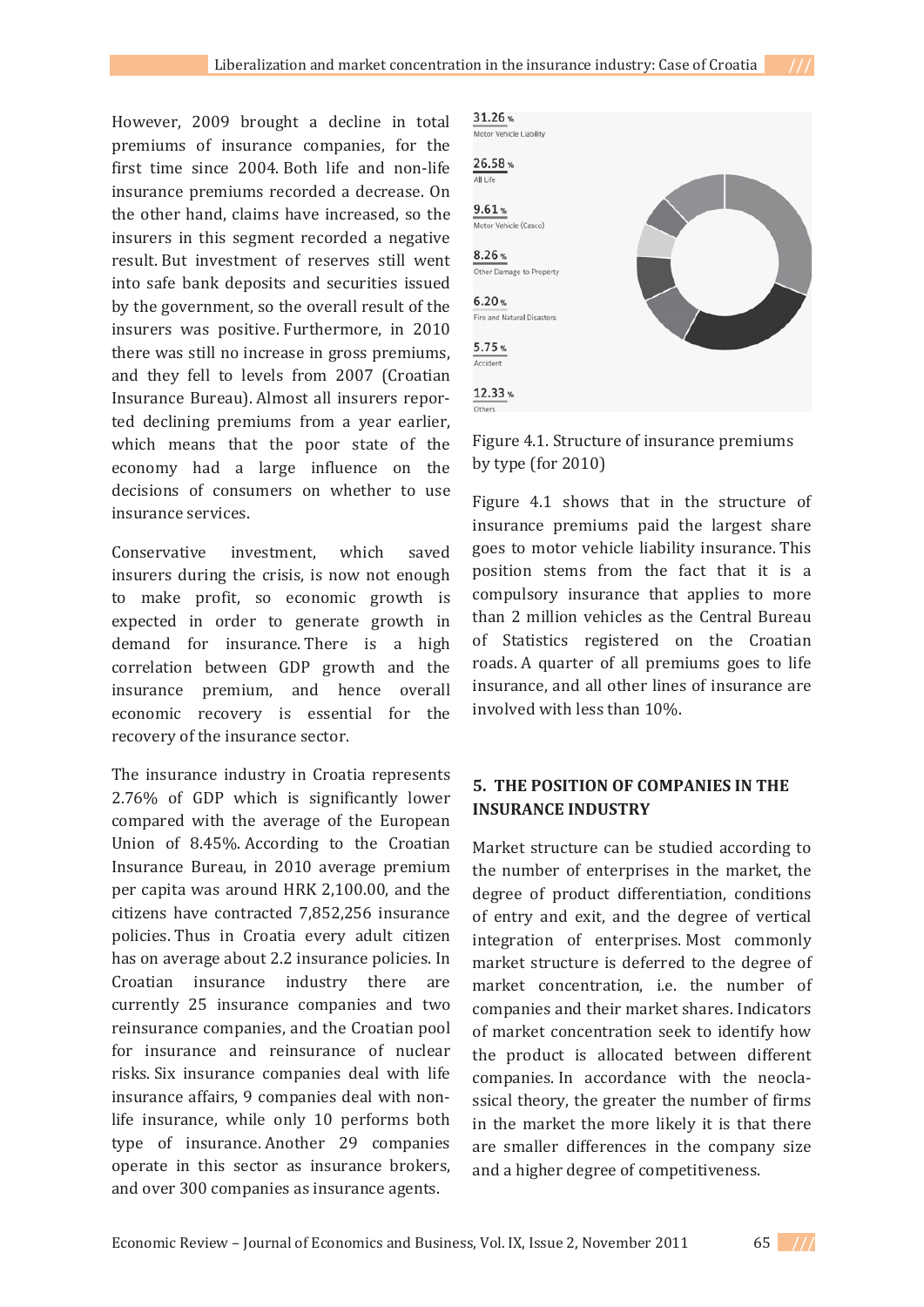The most important source for the analysis of market structure of certain sectors are market shares, which provide useful insights into market structure and market importance of both major participants and their competetors. Market shares are the basis for determining concentration indicators, which are briefly described below.

If there are *n* companies in some industry whose aggregate production is  $Q$ , where  $q_i$  is the amount of production of each firm  $(i =$  $(1,2,3 \dots n)$ , the following applies:

$$
Q = \sum_{i=1}^{n} q_i \qquad (5.1)
$$

The share of production of a company is obtained as

$$
s_i = \frac{q_i}{Q} \tag{5.2}
$$

**Concentration index** is calculated as

$$
S_i = 100 \cdot s_i = 100 \cdot \frac{q_i}{Q} \tag{5.3}
$$

Concentration index varies between  $0$ , in case of a perfectly competitive market, and 100 in the case of monopoly ( $0 \le S_i \le 100$ ). It is also the proportion of enterprises in the entire market, and thus this indicator is sometimes referred to as market share. This indicator is most often applied in the form of **concentration ratio,** (share) of the four largest firms, and is calculated as:

$$
CR_4 = \sum_{i=1}^{4} S_i \quad (5.4)
$$

The drawback of this indicator is that it only takes into account the share of the four largest firms, and will be the same for the industry where the top four companies each have a 20% share and the industry in which out of the four largest companies, one company has

 $65\%$ , while the other three have  $5\%$  share, although the degree of concentration of these markets is not equal. This indicator linearly measures the proportion of each company, and makes no distinction between different sizes of enterprises. Likewise, criticism related to this indicator is reduced to an arbitrary choice of the number of enterprises, where according to some economists, the index takes the four largest firms, according to others five, seven or eight. An uneven choice of the number of businesses will certainly give different information on concentration in particular industries.

**Herfindahl-Hirschman index** is another indicator of concentration, and is calculated as the sum of squared market shares according to the formula:

$$
HHI = \sum_{i=1}^{n} S_i^2 \tag{5.5}
$$

Comparing to concentration index, this is a better indicator because it gives greater weight to bigger companies and smaller weight to smaller companies, so the picture of concentration of an industry is more realistic.

Although the absolute level of HHI can provide a first insight into the pressures on the market after the implementation of concentration, the change in index (called the "delta") is a useful surrogate measure of changes in concentration occurred as a direct result of concentration. In the European Regulation on the control of concentrations 139/2004 HHI is mentioned as a measure for concentration. where there is no negative effects of mergers and strengthening of concentration below a certain level. The market with a HHI below 1000 is considered non-concentrated, while for the markets which have HHI between  $1000$  and  $2000$  (delta is less than  $150$ ), there is no concern that there will be adverse effects on competition. Clearly, in the case of higherlevel HHI, further analyses are counted to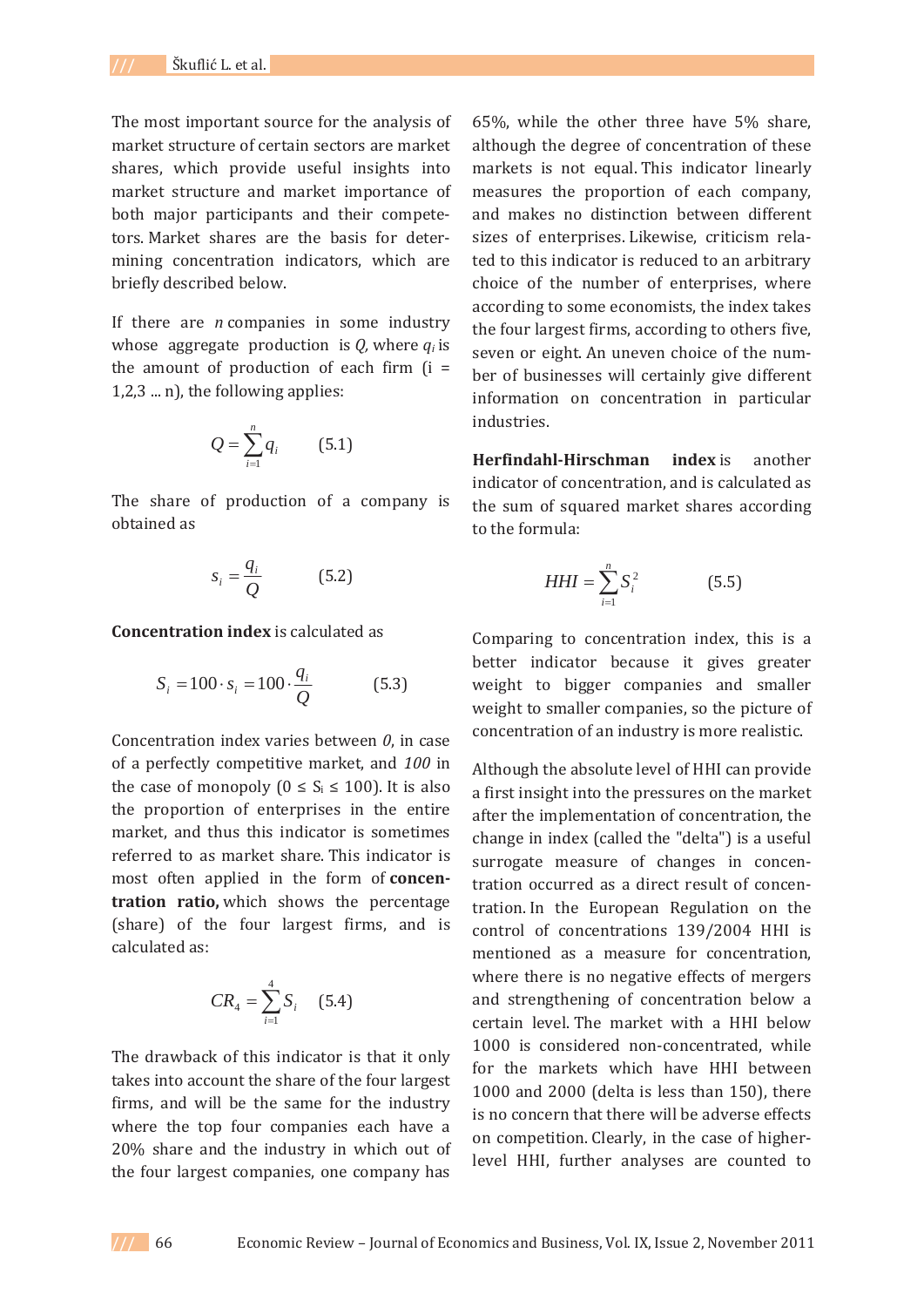accurately determine whether an improper concentration exists. (Pecotić-Kaufman 2009).

**Tideman-Hall** concentration **index** (HTI), in contrast to Herfindahl-Hirschman index, emphasizes the importance of the absolute number of companies when calculating concentration. Specifically, HHI is also dependent on the relative number of enterprises, and is growing very rapidly only with a change in market share, but not with the entry of new small firms in the industry (Foldvary 2011). The advantage of the inclusion of the absolute number of firms in the calculation is that this number can express the entry of a new company in the industry, and it is assumed that the market entry is easier if there are already a number of companies operating in that market. HTI is calculated using the formula:

$$
HTI = \frac{1}{2\sum_{i=1}^{n} i \cdot s_i - 1}
$$
 (5.6)

where the market share of each company is multiplied by the corresponding rank. HTI value ranges from  $1/n$  to 1, where the values close to  $\theta$  indicate perfect competition, while the other extreme, a monopoly, takes the value 1 (Foldvary 2006).

**Rosenbluth index (RI)** shape to Hall-Tideman index. They differ only by ranking companies. Specifically, Rosenbluth index gives smaller companies a higher rank, so it has more influence on the indicator itself than on the large enterprise. It is calculated using the formula:

$$
RI = \frac{1}{2\sum_{j=1}^{n} j \cdot s_j - 1}
$$
 (5.7)

The assumption is that companies are sorted from the smallest to largest, in contrast to the previous indicator. From this it follows that RI gives great importance to small busi-

nesses. Similar to HHI, the value ranges from  $1/n$  and 1, where 1 denotes a monopoly on the market, and value close to  $0$  indicates a perfectly competitive market (Moschandreas  $2000$ ).

**Comprehensive Concentration Index Ǧ CCI** was designed as a combination of two types of indicators, and at the same time it shows the relative dispersion between firms, but also the absolute number of firms. It is calculated by adding the market share of the largest company to the aggregate index that covers the reminder of firms in the industry.

The formula for calculating is the following:

$$
CCI = s_1 + \sum_{i=1}^{n} s_i^2 (2 - s_i)
$$
 (5.8)

The share of the largest companies is set aside from the calculation, but is later on added to the sum which indicates concentration of the rest of the industry. CCI index ranges from  $\theta$  to 1, and gives a value of  $\theta$  for perfect competition, and 1 for monopoly (Moschandreas  $2000$ ).

**Hannah and Key** (1977) in their book suggested another indicator of concentration which is very similar to HHI, but with a difference in the weights assigned to large enterprises.

The formula for calculating is the following:

$$
HKI = \left(\sum_{i=1}^{n} s_i^{\alpha}\right)^{\frac{1}{1-\alpha}}, \qquad \alpha > 0, a \neq 1 \quad (5.9)
$$

where a change of the parameter  $\alpha$  denotes various levels of criteria which are met by the parameter. Where  $\alpha > 0$  and  $\alpha$  is different from 1. it represents an arbitrarily set elasticity parameter. For example, lower values of  $\alpha$  emphasize the impact of small businesses, while larger values take more into account the impact of large enterprises on concentration. Most commonly used values for  $\alpha$ 

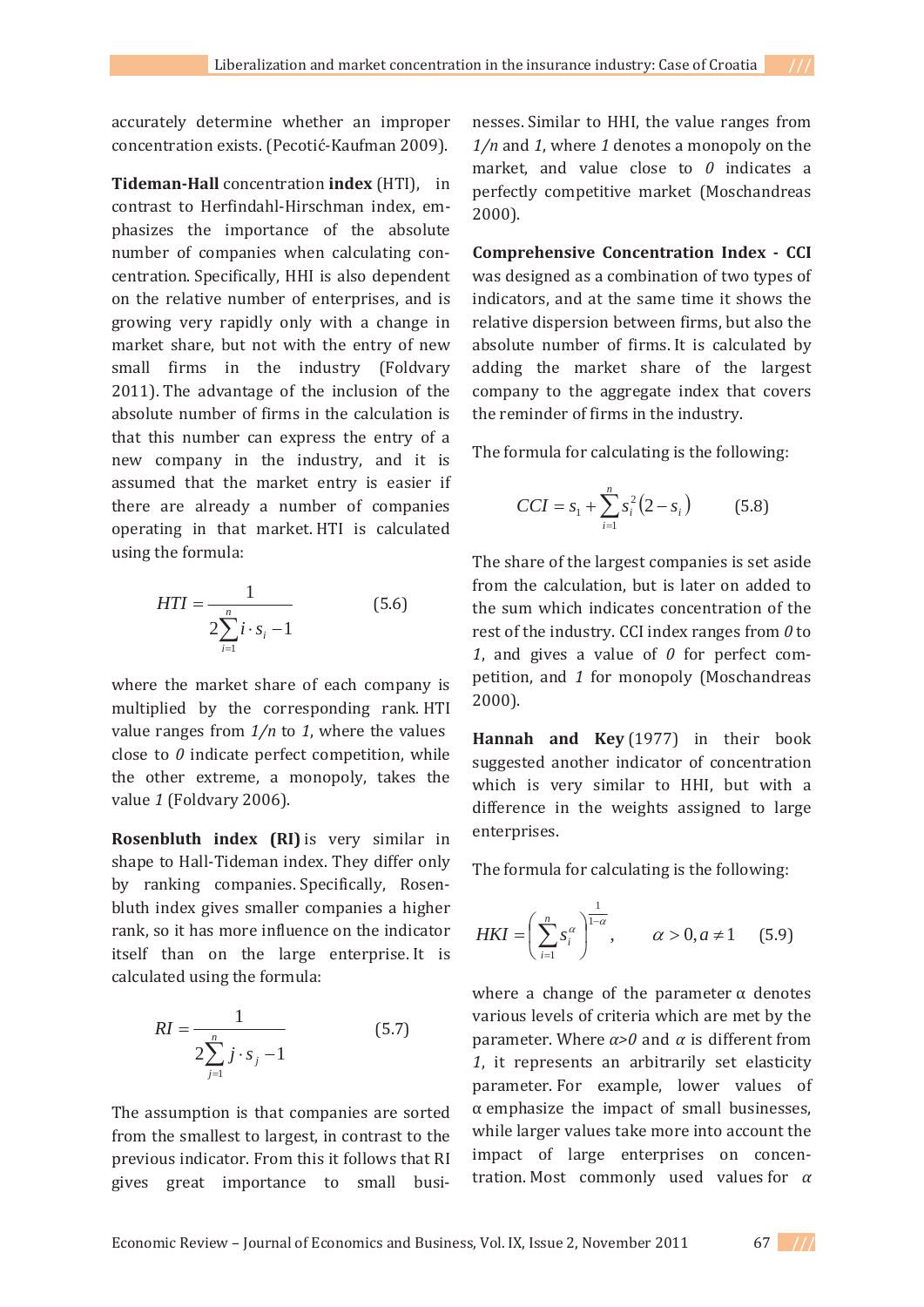are: 0.005, 0.25, 5 and 10. As HKI is very sensitive to the determination of parameter  $\alpha$ , the index value at low  $\alpha$  will move like the number of companies in the market, and will be approximately equal. The result of the HKI index with these parameter values should be taken with caution, as in the case of reducing the number of firms, the value of the index will reduce as well, but this does not necessarily mean a decrease in concentration of the market.

**Hause index**  $(H)$  is an indicator of concentration dependent on the parameter which indicates the degree of collusion or agreement between the enterprises. In actual circumstances, it is difficult to prove that the companies secretly collaborate for illicit goals, but it is still necessary to choose several parameters in order to cover this case as well. The index is calculated using the formula:

$$
H = \sum_{i=1}^{n} s_i^{2 - (s_i(HHI - s_i^2))^2}
$$
(5.10)

where the parameter  $\alpha$  indicates the degree of collusion between the companies. Parameter values are inversely related to the degree of collusion, so the smallest parameter  $\alpha = 0.25$ indicates the industry with high degree of tacit bargaining. The index  $H$  is equal to  $0$  for perfect competition, while in the case of monopoly it is equal to 1. An important implication of involving collusion in the calculation is that in the case of tacit cooperation between firms, a new firm entering the market does not result in a significant increase in competition in the market.

**Entropy** is an inverse measure of concentration and it gives weights to the market shares using the logarithms and then summarizes them (Jacquenim and de Jong, 1977). The formula is:

$$
E = \sum_{i=1}^{n} s_i \ln\left(\frac{1}{s_i}\right) \tag{5.11}
$$

This index takes the value  $\theta$  in conditions of monopoly because  $ln n = 0$ , and *n* is 1 for monopoly. On the other hand, its value in *conditions of perfect competition is ln n. Here* it is possible, instead of the natural logarithm, to use other types of logarithms, but in this case the maximum value that indicator can achieve changes as well.

**Lorenz curve** percentage of companies in the industry, starting from the smallest, and the cumulative percentage of the value of manufacturing revenues or size. If industry revenue was equally distributed, the distribution of income would be presented with a line of absolute equality (line at an angle of 45 degrees), which is diagonal regardless of the number of firms in the market. In the case of uneven distribution, the Lorenz curve lies below the diagonal line. The further away this curve is from the 45 degrees line the greater is the inequality in the industry. Numerical measure of concentration based on the Lorenz curve is called **Gini** coefficient (G). The value of Gini coefficient actually reflects the area between the Lorenz curve and the absolute equality line. Therefore, the value of  $G$  is between  $O$ and 1, where the minimum value indicates perfect competition, and value of 1 means a monopoly. The formula for calculating it is:

$$
G = \frac{2\sum_{i=1}^{n} i \cdot x_i - (n+1)\sum_{i=1}^{n} x_i}{n\sum_{i=1}^{n} x_i}
$$
(5.12)

*where n* represents the number of firms in the industry. The downside of this measure is that it gives only information about the distribution, so one would get the same result if there were four companies with roughly the same size, or twenty companies with the same size (Moschandreas, 2000).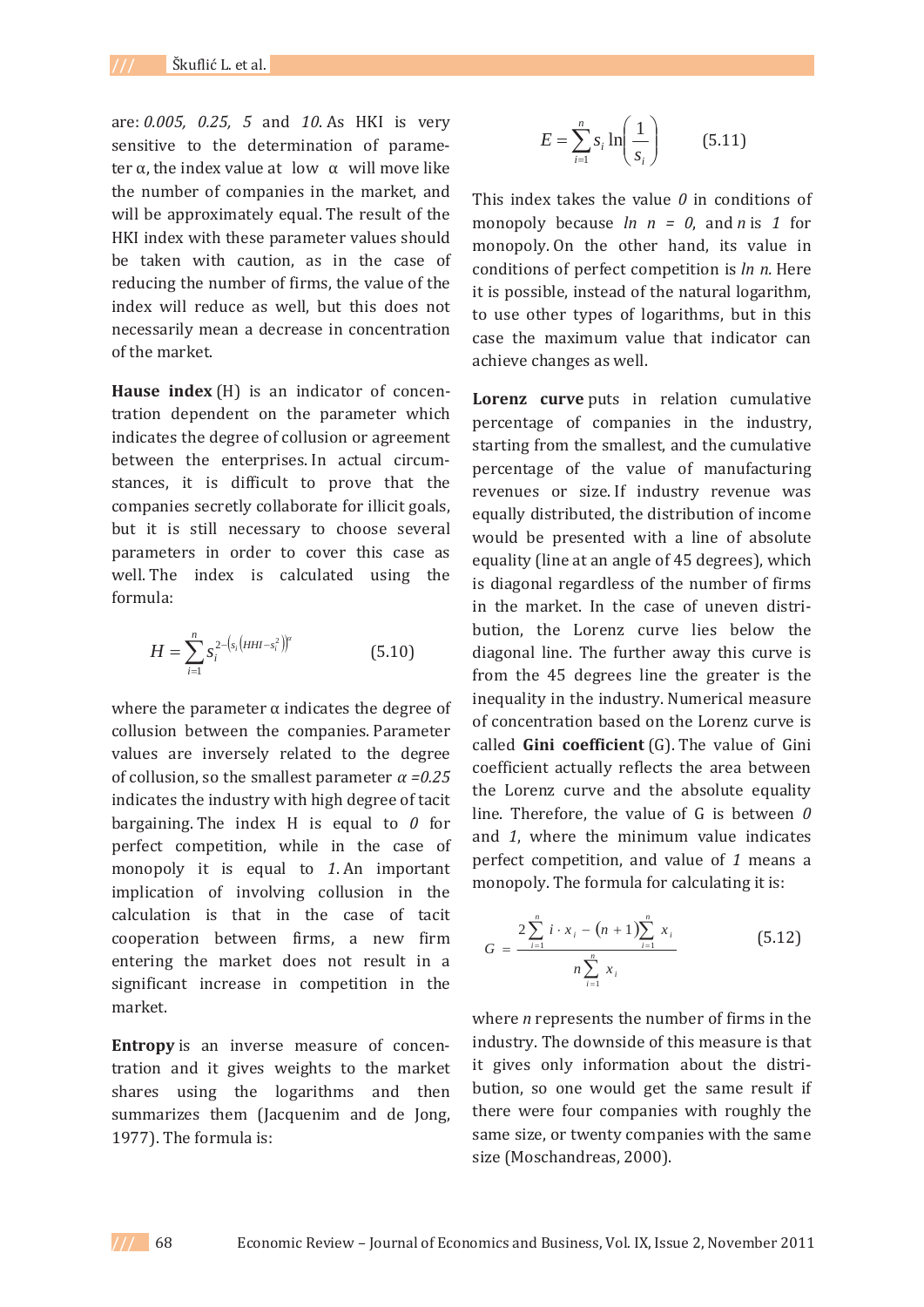Table 5.1. Indicators of concentration in the insurance industry in the Republic of Croatia from 2004 to 2010

competitor, and it gives that company market share of 31.37%. The second largest company is Euroherc, which charged 1,002,519,009

| Name of index                                         | Label                          | 2004   | 2005   | 2006   | 2007   | 2008   | 2009   | 2010   |
|-------------------------------------------------------|--------------------------------|--------|--------|--------|--------|--------|--------|--------|
| Concentration ratio                                   | CR <sub>4</sub>                | 67.65  | 67.54  | 65.49  | 64.06  | 63.39  | 60.84  | 59.79  |
|                                                       | $CR_8$                         | 85.59  | 86.31  | 84.53  | 82.90  | 81.41  | 80.02  | 78.44  |
| Herfindahl-<br>Hirschman index                        | HHI                            | 2052.5 | 1882.9 | 1721.3 | 1605.4 | 1553.3 | 1457.8 | 1397.7 |
| Hall-Tideman index                                    | HTI                            | 0.140  | 0.139  | 0.132  | 0.125  | 0.118  | 0.113  | 0.108  |
| Rosenbluth index                                      | RI                             | 0.024  | 0.024  | 0.024  | 0.023  | 0.024  | 0.024  | 0.024  |
| Comprehensive index<br>of industrial<br>concentration | CCI                            | 0.479  | 0.461  | 0.441  | 0.425  | 0.417  | 0.402  | 0.393  |
| Hannah-<br>Kay                                        | HKI1<br>$\alpha = 0.005$       | 23.853 | 22.871 | 19.912 | 20.901 | 24.851 | 22.894 | 24.861 |
|                                                       | HKI2<br>$\alpha = 0.25$        | 17.884 | 17.527 | 16.227 | 16.940 | 19.181 | 18.554 | 19.593 |
| index                                                 | HKI3<br>$\alpha = 5$           | 3.022  | 3.301  | 3.571  | 3.813  | 3.908  | 4.106  | 4.248  |
|                                                       | HKI4<br>$\alpha = 10$          | 2.674  | 2.893  | 3.104  | 3.293  | 3.366  | 3.517  | 3.625  |
| Hause<br>index                                        | H1<br>$\alpha = 0.25$          | 0.317  | 0.303  | 0.284  | 0.269  | 0.261  | 0.247  | 0.238  |
|                                                       | H2<br>$\alpha = 1$             | 0.208  | 0.192  | 0.175  | 0.163  | 0.158  | 0.148  | 0.142  |
|                                                       | H <sub>3</sub><br>$\alpha = 2$ | 0.205  | 0.188  | 0.172  | 0.160  | 0.155  | 0.145  | 0.139  |
| Entropy                                               | E                              | 2.150  | 2.201  | 2.253  | 2.311  | 2.370  | 2.407  | 2.453  |
| Gini coefficient                                      | G                              | 0.702  | 0.700  | 0.685  | 0.680  | 0.661  | 0.648  | 0.630  |

*Source: Author's calculations based*

HRK of gross premiums, and has 10.84% of

*www.huo.hr*

# **6. ANALYSIS OF INDICATORS OF MARKET CONCENTRATION IN THE CROATIAN INSURANCE INDUSTRY**

Below, we analyze the market concentration in the insurance sector in Croatia. Gross written premiums were used as basis for calculating market share. This information is the best measure of business performance of an insurance company, so it is recommended to use exactly the gross written premiums as the basis for calculating the market shares of companies in the insurance market.<sup>1</sup>

The largest insurer by gross written premiums is Croatia osiguranje, which has been holding the first place in the Croatian insurance industry for years. According to data for 2010, Croatia osiguranje charged 2,899,925,865 HRK of gross premiums, which is three times more than its closest

market share. Next is Allianz Zagreb, with 983,967,954 HRK gross written premium and  $10.64\%$  market share, and the fourth-largest insurer is Jadransko osiguranje, with 641,325,657 HRK of premiums written, and 6.94% of total market share.<sup>2</sup>

The four leading insurance companies together control nearly two-thirds of the market. with a slight decreasing tendency in their concentration from 67.65% in 2004 to 59.79% in 2010. If one analyzes the shares of eight largest insurance companies, the previous list needs to be enlarged by adding Kvarner Vienna Insurance Group, Triglav osiguranje, Basler osiguranje Zagreb and Grawe. It is evident from Table 5.1 that the above companies together have a substantial market share, which is also in decline from  $85.59\%$  in  $2004$  to  $78.44\%$  in 2010. Interpretation of data at a glance tells us this is a fairly concentrated market, because

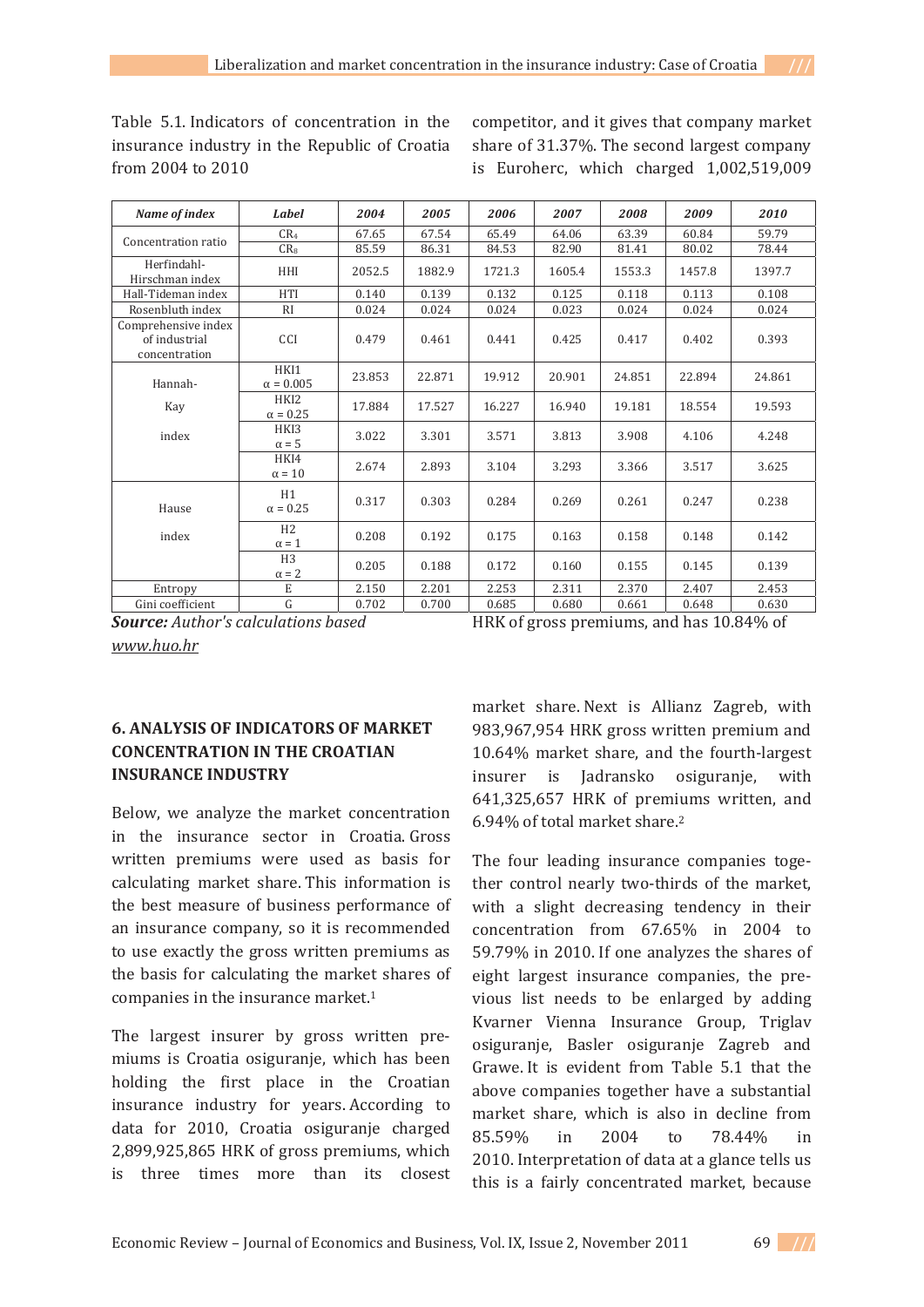the first four companies occupy almost 60% of the market, and the first eight companies hold almost 80% of the market, with emphasis on the leadership of Croatia osiguranie.

Herfindahl-Hirschman index also indicates that it is a concentrated market, although to a lesser extent. This index for the past seven years ranged from 2052.5 in 2004 to 1397.7 in 2010, with a constant decreasing tendency. The reason for the reduction is greater competition, which lead to a decrease in market share of leading insurance companies.<sup>3</sup> Hall-Tideman index has a constant  $decrease from 0.140 in 2004 to 0.108 in 2010.$ while the value of Rosenbluth index is almost constant. The value of an extensive index of industrial concentration also declined in a given time period, from 0.479 to 0.393.

Hannah-Kay index is defined in this paper with the four parameters  $\alpha$ , and they mostly give expected results. For smaller  $\alpha$  the index value is similar to the number of insurance companies in the industry, reflecting the importance of the total number of companies, while for larger values of  $\alpha$ , values of HKI are much lower, reflecting the greater importance of large companies. As HKI1 is defined by the parameter  $\alpha$  = 0.005, negatively correlated with other indices, the increase in its value actually indicates a decrease of concentration. However, this increase in value is not constant, much like with HKI2, and thus this indicator is not capable of clearly determining the movement of market concentration. With higher values of parameter  $\alpha$ , the index is also inverse, so the increase in value should also indicate a decline in concentration in the industry, especially of large companies. Therefore, there is a slight rise in the index over time.

If we consider Hause index, concentration movement generally corresponds to the indices previously shown, that is it indicates a decrease in market concentration in the industry. Since this index is determined by

three parameters, which determine the level of collusion between companies, the results vary depending on the degree of collusion. Thus, for the parameter  $\alpha$  = 0.25, which indicated a high degree of collusion, index value is considerably higher, which corresponds to the situation closer to monopoly, than with the remaining parameters, which assume that there is no collusion. Keeping in mind that ownership links between companies are quite strong in Croatia, it is more appropriate to use higher-level collusion parameter.4

The measure of entropy also confirms the results of the indicators mentioned above, which is that the market concentration decreases over the years. The measure of entropy is shown as an inverse indicator to others, and increase in its value actually means moving towards a more competitive market. The maximum value of the measure is the natural logarithm of *n*, which in the case of overall insurance industry is 3.21. Gini ratio is quite high, which means that the Lorenz curve is rather far from 45 degrees line, but the trend is towards the reduction of this value.

## **7.ESTIMATING MODELS OF CONCENTRATION INDICATORS TREND IN INSURANCE INDUSTRY IN CROATIA**

Based on the calculated indicators of market concentration, it is possible to estimate the trend model of their movement in time. In order to do that, the method of regression analysis applied to the movement in time will be used. The basis for estimating the parameters in each model is the least squares method in which the difference between actual and expected values of the dependent variable is the smallest possible (Maddala, 2006). This method was chosen because in a linear regression model in which the errors have expectation zero and are uncorrelated and have equal variances, the best linear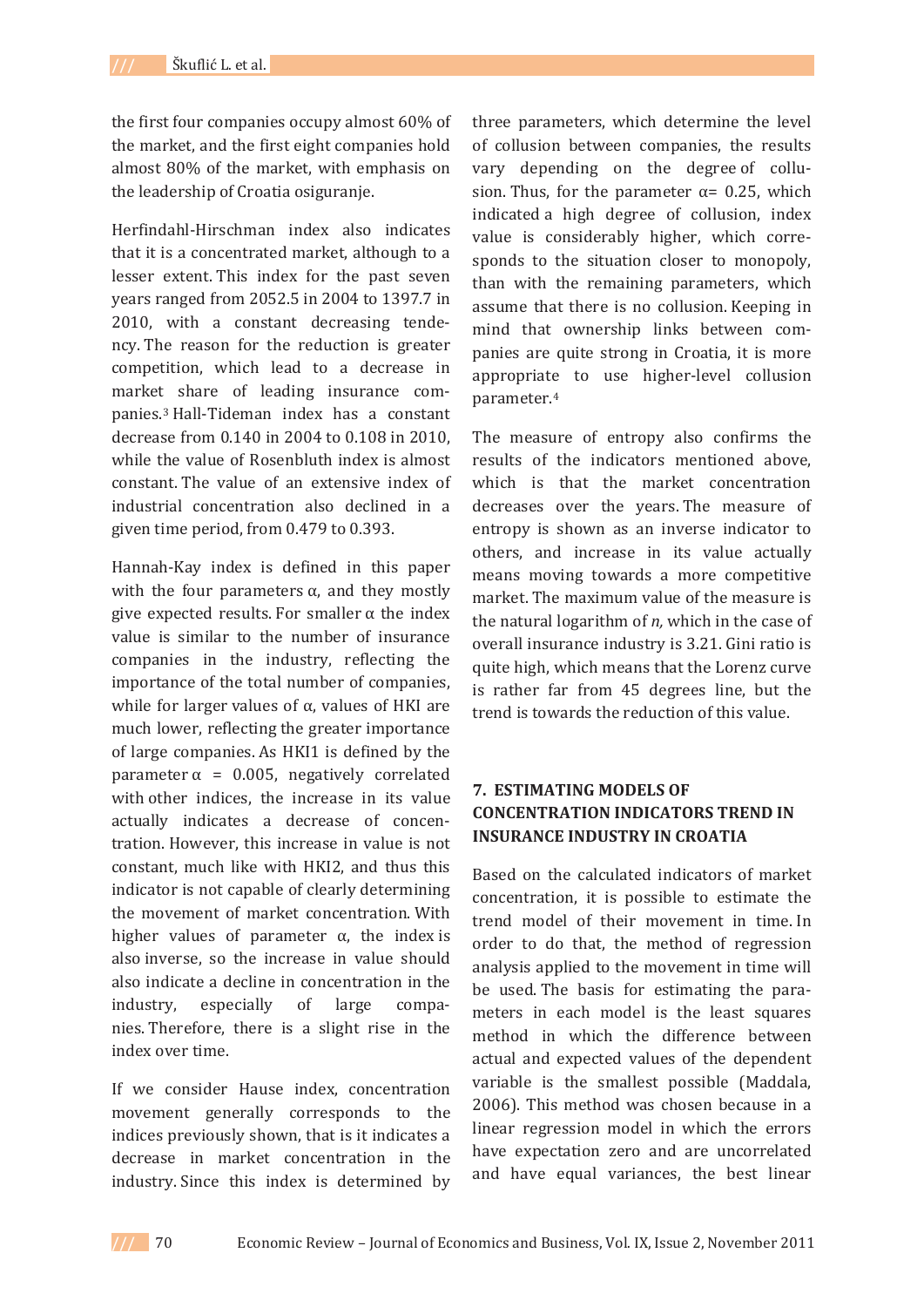unbiased estimator (BLUE) of the coefficients is given by the ordinary least squares estimator. In this sense, "best" means giving the lowest possible mean squared error of the estimate.

In each of the models that will be estimated the dependent variable is the indicator of concentration to be evaluated, and the independent variable is time. Thus the objective of this analysis is to determine the average annual change in the movement of selected indicators of market concentration. Models will be evaluated for three indicators of concentration: Herfindhal-Hirschman index. CR4 concentration ratio and Gini coefficient. The reason for choosing these three indicators to assess the trend stems from two facts. First, the previous analysis showed that all indicators of concentration in the Croatian insurance market are moving in the same direction. Secondly, it is these three indicators that are most commonly used in the analysis of market concentration, and therefore they are the most user-friendly to the readers.

#### Table 7.1. Trend model of HHI





#### Figure 7.1. Actual and estimated values of HHI

According to this model the average annual decline of Herfindahl-Hirschman index is 176.35. This indicates a significant annual decline in concentration in the Croatian insurance market. The model is significant at a significance level of 1%, as evidenced by pvalues.

The model explained 94% of variance. Despite the Durbin-Watson test, which indicates the existence of positive autocorrelation, other tests showed that at significance level of 5% there is no problem of autocorrelation. If this movement continues in the future, we can expect a further drop in the level of market concentration in the insurance market as measured by Herfindahl index.

Using this model of prediction, the insurance market should fall below 1000 (HHI) in the period of the next few years. Specifically, the model shows that as early as in 2011 the estimated value of HHI is expected to be 968.04, in 2012 791.68, and in 2013 615.33. However, it is realistic to expect that this trend of falling concentration will alleviate, which is reflected in the period after 2007, so in reality one could expect that the levels of HHI are actually a little bit higher than predicted. But certainly in the period of the next three years the level of concentration measured by Herfindahl-Hirschman index will fall below 1000 and according to HHI this market will be considered low-concentrated.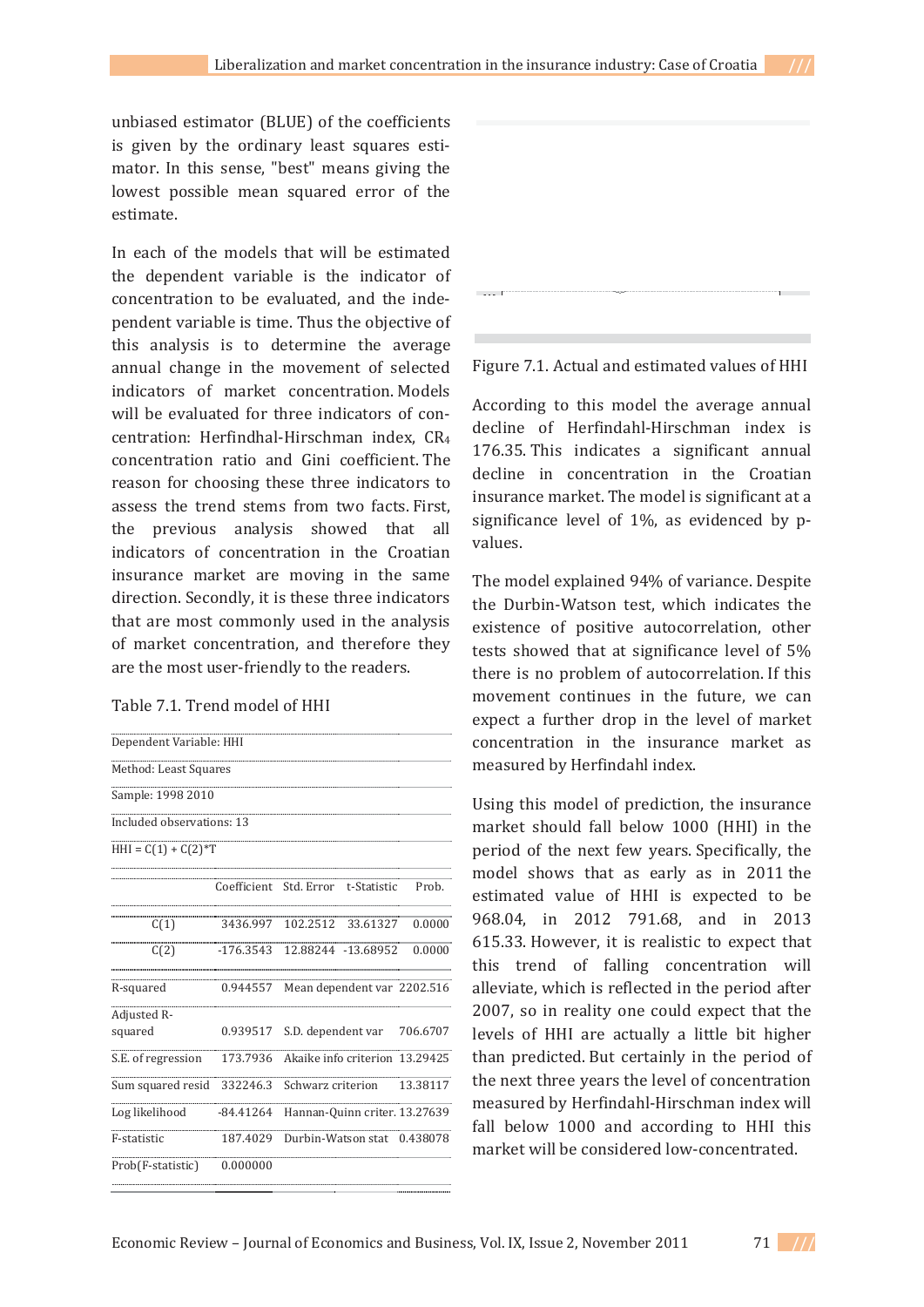### Table 7.2. Trend model of CR<sub>4</sub>

| Dependent Variable: CR4   |             |                                |                               |          |
|---------------------------|-------------|--------------------------------|-------------------------------|----------|
| Method: Least Squares     |             |                                |                               |          |
| Sample: 1998 2010         |             |                                |                               |          |
| Included observations: 13 |             |                                |                               |          |
| $CR4 = C(1) + C(2)*T$     |             |                                |                               |          |
|                           | Coefficient | Std. Error                     | t-Statistic                   | Prob.    |
| C(1)                      | 75.85115    | 0.538944                       | 140.7404                      | 0.0000   |
| C(2)                      | $-1.203352$ |                                | 0.067901 -17.72227            | 0.0000   |
| R-squared                 | 0.966162    |                                | Mean dependent var 67.42769   |          |
| Adjusted R-<br>squared    | 0.963086    | S.D. dependent var             |                               | 4.767741 |
| S.E. of regression        | 0.916028    | Akaike info criterion 2.803099 |                               |          |
| Sum squared resid         | 9.230186    | Schwarz criterion              |                               | 2.890015 |
| Log likelihood            | $-16.22015$ |                                | Hannan-Quinn criter. 2.785234 |          |
| F-statistic               | 314.0789    | Durbin-Watson stat             |                               | 1.398739 |
| Prob(F-statistic)         | 0.000000    |                                |                               |          |



Figure 7.2. Actual and estimated values of CR<sub>4</sub>

This model shows that the market share of four largest insurance companies in Croatia annually decreases by 1.20%. The model is significant at a significance level of 1%. The model explained 97% of the variance, and analysis of residuals indicated the adequacy of the model. If the trend continues, in the next few vears, concentration ratio CR4 in the Croatian insurance market should continue to decline. The expected strengthening of competition and greater dispersion between the insurance companies should certainly contribute to improving the position of consumers. The expected values of  $CR<sub>4</sub>$  based on the model are 59.00 in 2011, 57.80 in 2012 and  $56.60$  in 2013.

Table 7.3. Trend model of G

| Dependent Variable: G     |                        |                                      |                                |          |
|---------------------------|------------------------|--------------------------------------|--------------------------------|----------|
| Method: Least Squares     |                        |                                      |                                |          |
| Sample: 1998 2010         |                        |                                      |                                |          |
| Included observations: 13 |                        |                                      |                                |          |
| $G = C(1) + C(2)*T$       |                        |                                      |                                |          |
|                           | Coefficient Std. Error |                                      | t-Statistic                    | Prob.    |
| C(1)                      |                        | 0.772538 0.004391                    | 175.9558                       | 0.0000   |
| C(2)                      | $-0.010341$            |                                      | 0.000553 -18.69399             | 0.0000   |
| R-squared                 | 0.969484               |                                      | Mean dependent var 0.700154    |          |
| Adjusted R-<br>squared    | 0.966710               |                                      | S.D. dependent var             | 0.040900 |
| S.E. of regression        | 0.007462               |                                      | Akaike info criterion 6.817225 |          |
| Sum squared resid         | 0.000613               |                                      | Schwarz criterion              | 6.730310 |
| Log likelihood            | 46.31196               |                                      | Hannan-Quinn criter. 6.835090  |          |
| F-statistic               |                        | 349.4651 Durbin-Watson stat 1.359819 |                                |          |
| Prob(F-statistic)         | 0.000000               |                                      |                                |          |



Figure 7.3. Actual and estimated values of G

The estimated model of Gini coefficient shows that its value in the Croatian insurance market annually decreases on average by 0.01. The model is significant at a significance level of 1%, and this model explained 97% of the variance. The analysis of residuals indicates the adequacy of the model. In the future the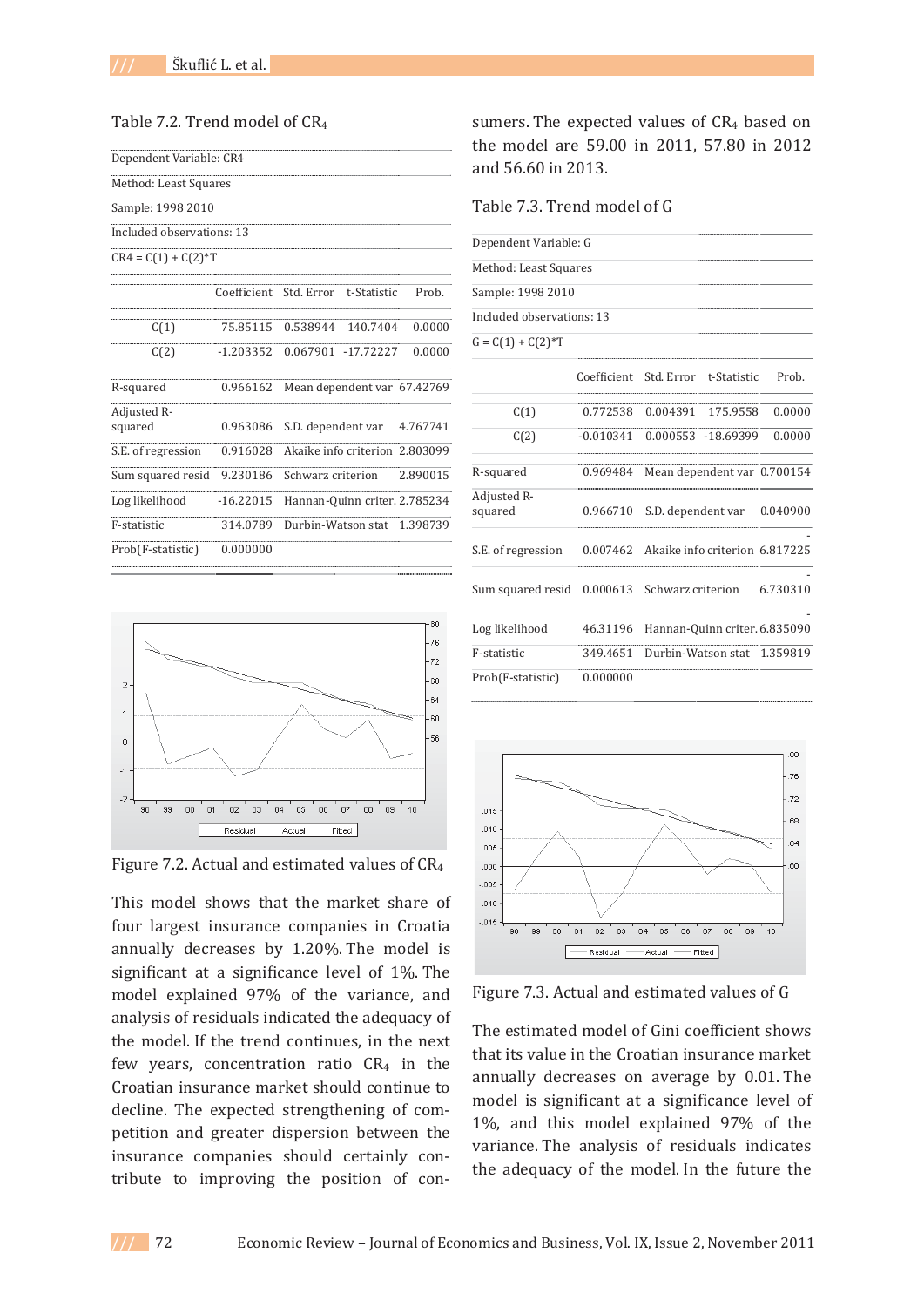level of Gini coefficient, if this trend continues, should continue to decrease. The prognostic value for 2011 is 0.6278, for 2012 0.6174, and  $for 20130.6071.$ 

Based on the shown econometric trend models it is possible to give common conclusion. All three indicators, Herfindahl index, CR<sub>4</sub> concentration ratio and Gini coefficient show that the level of market concentration in the Croatian insurance market is decreasing. That is why in the next couple of years one can expect a further drop in the level of market concentration in the insurance market. This means that the insurance market is becoming more developed and more liberal, and leading insurance companies are slowly losing their market share in favour of smaller insurance companies, that is gross premiums are becoming more evenly distributed in the insurance market.

### **8. CONCLUSION**

The rising competition in each market allows a greater and better choice for consumers, while businesses are forced to use all resources for development in order to retain the existing or to capture better market position. Typically there is a greater diversification of products, improvement in quality and more affordable prices. Liberalisation of financial markets is a key condition which Croatia must meet to be accepted into World Trade Organization and the European Union. The adjustment of the insurance market was especially difficult to perform, which was very closed and poorly competitive. This process opened the possibility of price liberalization, but the Croatian insurers have not taken advantage of it.

Alongside liberalization it is necessary to conduct proper regulation, to avoid adverse market situations. The most important thing is to protect competition from abuse, and pre-

vent the creation of market structures like monopoly or cartels. Competition law of the European Community was developed primarily to prevent companies with large market power impede the free movement of goods and services in the European common market. Croatia has adopted similar legal provisions, and prohibits concentration that would have an adverse effect on competition. As a regulatory body the Croatian Competition Agency was established, which approves or rejects the proposed mergers on the relevant markets. The main method for measuring concentration of the market is usually market share, which best describes the market power in the industry. There are many concentration indices based on market share, and in this paper nine of those are used. The main indices used in practice are concentration coefficients (four and eight companies) and Herfindahl-Hirschman index.

The results of the research for the overall insurance industry pointed out a relatively concentrated industry in Croatia, which is dominated by several large companies, especially Croatia osiguranje which controls one third of the market. The four largest firms control about 60%, while eight of them control 80% of the total market. This means that out of 25 companies in the industry, only four of them control nearly two-thirds of the market, and eight control nearly four fifths of the market. Herfindahl-Hirschman index indicates moderate concentrations, and it ranged from 1605.47 in 2007 to 1397.75 in 2010. All calculated indices showed the same tendency of decreasing concentration in this sector in the period from 2004 to 2010. Should this sector be further divided into life and general insurance, then the non-life insurance industry is more concentrated than the whole sector, and lower concentration is present in the life insurance segment (based on HHI this part of the insurance sector can be considered as not concentrated because its value is below 1000). In both segments of the insurance

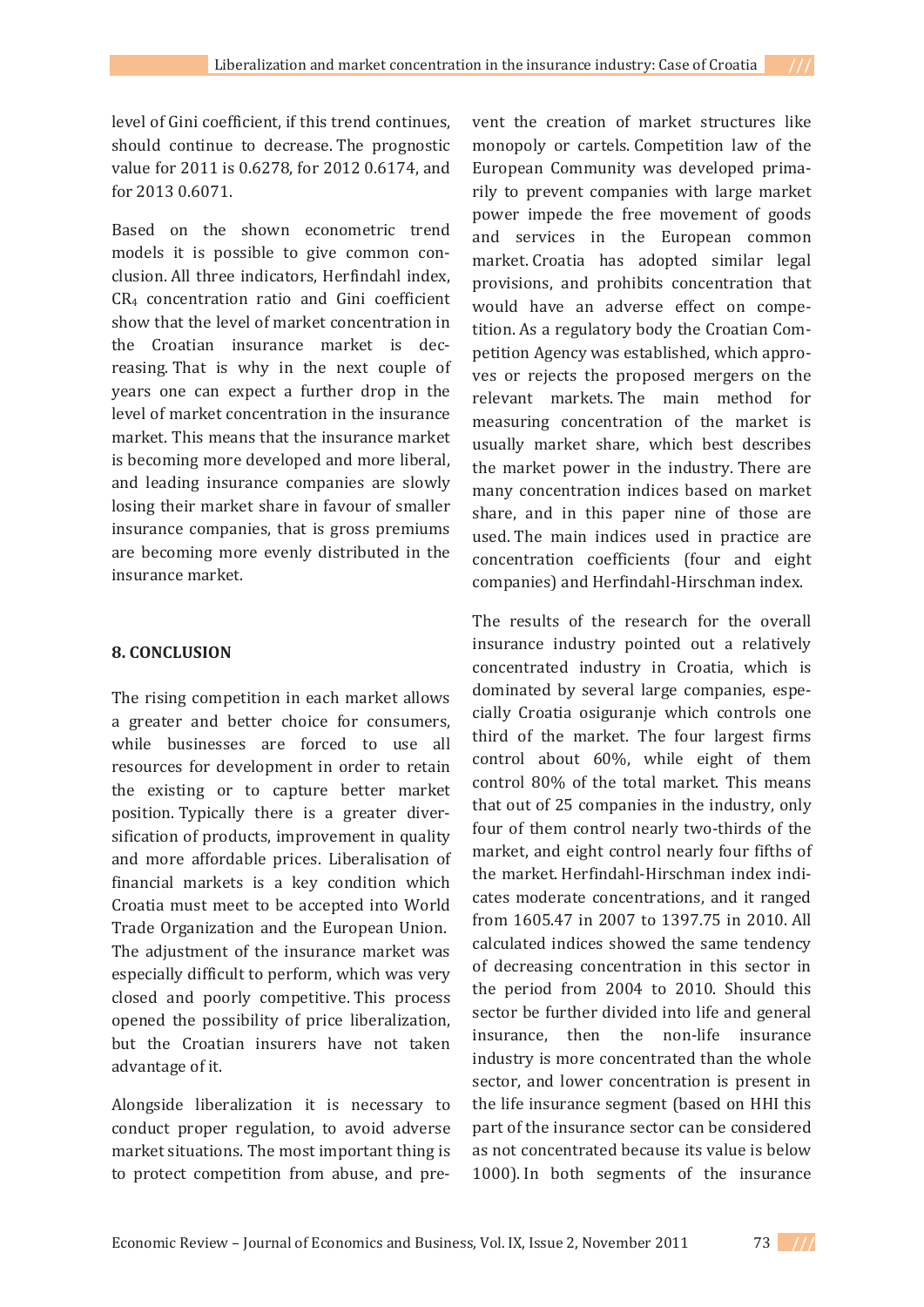market as well as in the overall sector there is a downward trend in concentration, which indicates the success of the liberalization process. Liberalization in terms of the new companies and new products vielded satisfactory results. Continuing liberalization and entry of new firms in the next 3-5 years should transform this sector to a lowconcentrated sector, where consumers would benefit the most. However, due to the crisis that currently exists in Croatia and the European Union, and the high correlation between this sector and the trend of economic growth, the estimates in terms of concentration are harder to come by, thus conclusions should be viewed with these limitations.

### **REFERENCES**

- 1. Andrijanić, M., Stahuljak, T. (2010) Tržište *osiguranja u Republici Hrvatskoj 2009.* ȋ*Insurance market in Republic of Croatia in 2009*) [Online]. Available from: http://www.huo.hr/download file.php?fi le=Publikacije/Trziste osiguranja RH 20 09.pdf [Accessed: 20 June 2011].
- 2. Barać, I. (2000) Liberalizacija tržišta osiguranja (Liberalization of insurance market), Osiguranje, Vol. 40, No. 2-3.
- 3. Barbir, V. (2008) Hoće li liberalizacija donijeti promjenu cijene osiguranja? (Will lineralization bring about changes in prices of insurance), *Osiguranje*, Vol. 48. No. 4.
- 4. Deem, R.A., Jameson, H., Fanning, J.D., Emmons, D., Hill, P. (2007) Competition in *health insurance*, American Medical Association.
- 5. European Commission (2003) *Commission regulation* No. 358/2003 [Online]. Available from: http://eurlex.europa.eu/LexUriServ/LexUriServ.do?

uri=0J:L:2003:053:0008:0016:EN:PDF [Accessed: 1 September 2011].

- 6. Foldvary, F.E. (2006.) The Measurement of Inequality, Concentration and Diversi*fication, Indian Economic Journal*, Vol. 54, No. 3.
- 7. Grgić, M., Bilas, V., Šimović, H. (2006) *Financijska liberalizacija, monetarna i fiskalna politika Europske unije (Financial liberalization, monetary and fiscal policy*  $of$  *European Union*) [Online]. Available from: http://web.efzg.hr/RePEc/pdf/ Clanak%2006-14.pdf [Accessed: 15 June  $2011$ ].
- 8. Latreille, P., Mackley, J. Using *Excel to Illustrate Hannah and Kay's Concentration Axioms* [Online]. Available from: http://www.economicsnetwork.ac.uk/ire e/v10n1/latreille mackley.pdf [Accessed: 1 September 2011].
- 9. Ljubaj, I. (2006) *Indeksi koncentracije bankarskog sektora u Hrvatskoj (ConcenǦ tration indices of banking sector in Croatia*) [Online]. Available from, http://www.hnb.hr/publikac/pregledi/p -021.pdf [Accessed: 15 June 2011].
- 10. Maddala, G.S. (2006) Introduction to *Econometrics*, Wiley.
- 11. Moschandreas, M. (2000) *Business Economics*, London: Cengage Learning EMEA, pp. 14.
- 12. Narodne novine (2005) *Zakon ο osiguranju (Insurance law)*ǡ novine, No.151/2005 [Online]. Available from: http://narodne-novine.nn.hr/clanci /sluzbeni/290442.html [Accessed: 20 August 2011].
- 13. Njegomir, V. (2010) Empirijska analiza utjecaja financijske krize na sektor osiguranja u regiji (Empirical analysis of the influence of financial crisis on